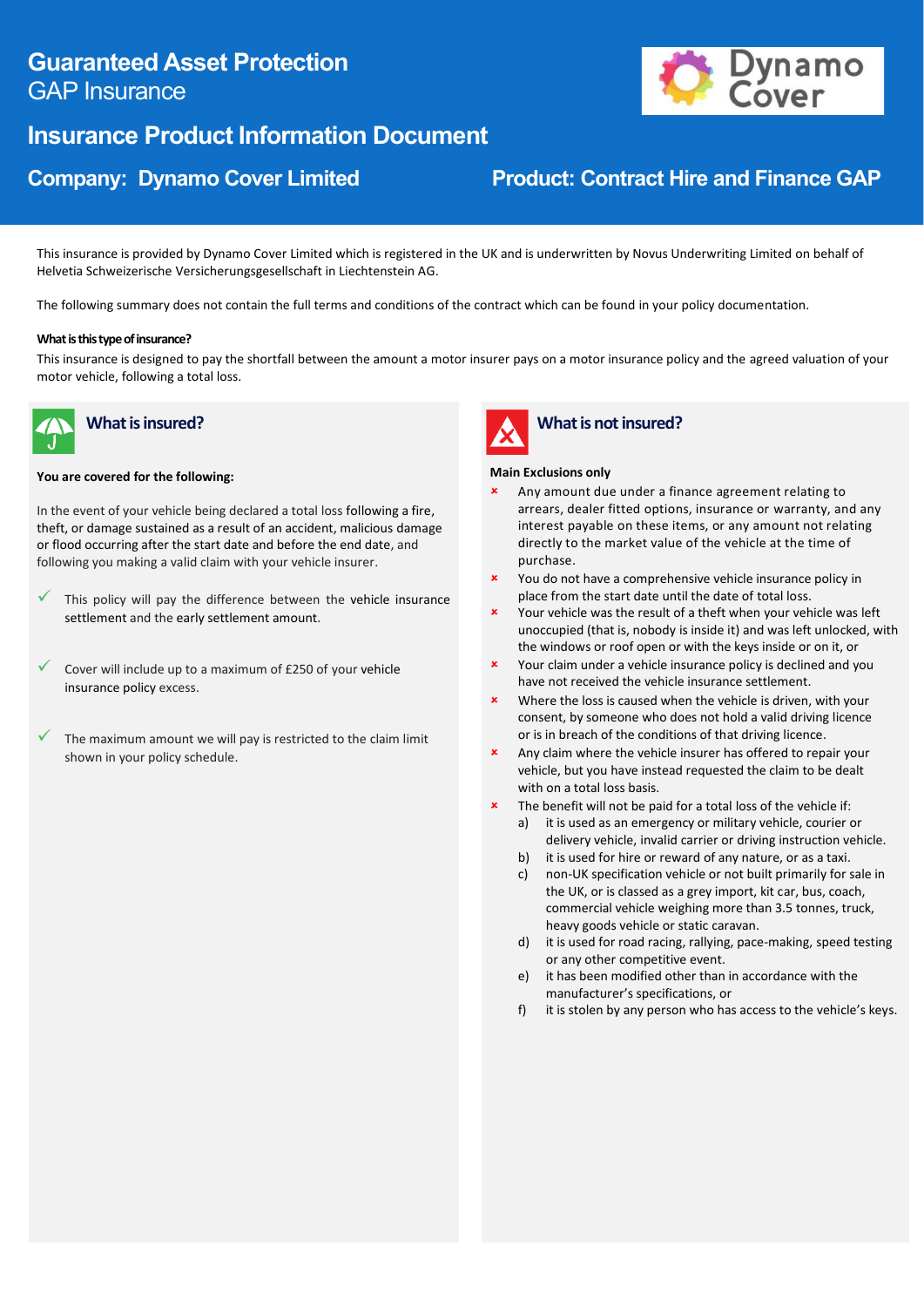## **Guaranteed Asset Protection** GAP Insurance





## **Company: Dynamo Cover Limited Product: Contract Hire and Finance GAP**



## **Are there any restrictions on cover?**

The benefit will not be paid if the total loss:

**!** Is caused when the vehicle is driven, with your consent, by someone who does not hold a valid driving licence or is in breach of the conditions of that driving licence, or

**!** Occurred while the person in charge of the vehicle is convicted of driving under the influence of drink or drugs at the time of an incident, or driving against medical advice, or

**!** Results from any intentional act carried out by you.

We will not pay any claim:

**!** Where the vehicle insurer replaces your vehicle or offers you a replacement vehicle in settlement which you decline. **!** Caused by you taking part (either directly or indirectly) in a crime. **!** Where the vehicle insurer has offered to repair your vehicle, but you have instead requested the claim to be dealt with on a total loss basis.

This insurance does not cover:

**!** Any liability for death or bodily injury or damage to any person, damage to property or any other losses or expenses arising from the event that results in the total loss of the vehicle.



### **Where am I covered?**

- ✓ The United Kingdom, the Channel Islands and the Isle of Man.
- ✓ The vehicle is also covered whilst outside the UK, Channel Islands or Isle of Man for a maximum of 30 days in any 12 months of cover.

### **What are my obligations?**

#### **Disclosing important information**

(This applies if you are a private individual taking out the insurance wholly or mainly for purposes unrelated to your business, trade or profession) You must take reasonable care to provide complete and accurate answers to questions you are asked when you take out or make any changes to your policy.

#### **Duty of fair presentation**

(This applies if you are taking out the insurance contract in any other capacity)

Under the Insurance Act 2015, you have a duty to make fair representation of the risk to us before the policy starts, or when you make any amendments to your policy. This means you must:

- a) Disclose all material facts which you know or ought to know (a "material fact" is information that would influence our decision as to whether to inure you and, if so, on what terms),
- b) Make the disclosure in a reasonably clear and accessible way and,
- c) Ensure that every material representation of fact is substantially correct and made in good faith.

Full details of what constitutes "fair presentation" and the consequences of breaching this duty are given in the Policy Document.